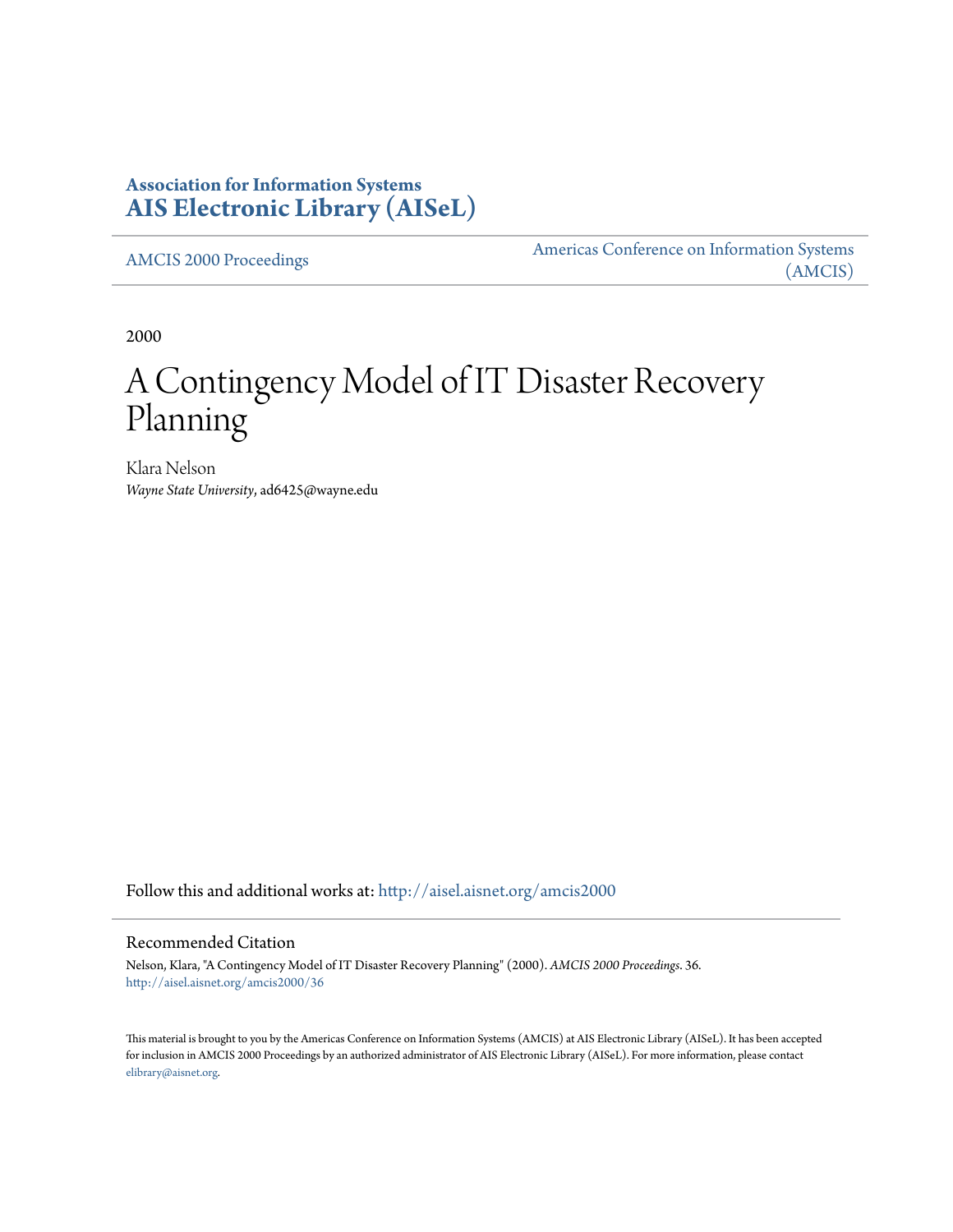# **A Contingency Model of IT Disaster Recovery Planning**

Klara Nelson, Department of Information Systems and Manufacturing, Wayne State University, Detroit, ad6425@wayne.edu

#### **Abstract**

The dependence on information technology (IT) in all functional areas of the organization as illustrated during the recent Y2K crisis clearly demonstrates the need for effective IT contingency planning and disaster recovery strategies. To date, research on IT disaster recovery planning is very sparse. The present study aims at broadening our understanding of why some firms appear to be more crisis prepared than others and proposes a contingency model of IT disaster recovery planning. It extends previous research on IT planning by testing the utility of the strategic grid model for IT disaster planning.

## **Introduction**

The great dependence of organizations on information technology (IT) as illustrated by the Year 2000 crisis necessitates effective IT contingency planning and disaster recovery strategies. The average business, for example, has its entire system shut down nine times per year. 50% of those firms whose critical business systems go down for 10 days or more never recover, and 93% of the companies with no recovery plan fail within five years (Louderback, 1995). The costs associated with system outages are considerable: computer downtime costs the USA \$4 billion annually, and the average cost per fourhour outage is US \$30,000. Despite its importance, empirical research on IT disaster planning is sparse. Prior research has focused on the phases of the planning process (Rohde and Haskett, 1990) and the disaster preparedness of small businesses with micro-computer based information systems (Vijayaraman and Ramakrishna, 1993). Drawing on the crisis management and IT planning literatures as well as on case studies of IT disasters, this research aims to broaden our understanding of why some firms appear to be more disaster prepared than others.

## **IT Disasters**

Disaster in the context of computer and communication systems has been defined as an interruption of mission-critical information services for an unacceptable period of time(Toigo, 1996). This definition of disaster is akin to Weick's definition of a crisis as low probability/high consequence events that threaten a firm's most fundamental goals of survival and profitability (Weick, 1988). Crises usually occur when an environmental threat interacts with an internal weakness (Shrivastava and Mitroff, 1987). An extensive list of

information systems disaster categories is provided by Vijayaraman and Ramkrishna (1993). Time is a multiplier of loss exposure (Toigo, 1996): the longer the company is without critical and vital business functions, the greater the costs of the outage and the less likely the possibility of full recovery. Maximum acceptable downtime and recovery window figures vary by industry, with financial companies having the lowest tolerance of interruption while manufacturing concerns, insurance companies, and other industries may survive for a longer period of time following an interruption (Toigo, 1996).

## **IT Disaster Management**

Defined as the process of examining the possibilities of losing an IT system and formulating procedures and strategies to minimize the damage (Haag, Cummings, and Dawkins, 1998), IT contingency planning begins with identifying the functions or business processes critical to a company's success and balancing the cost of unavailability with the cost of recovery. The purpose of effective disaster management is to ensure that "operations are sustained or resumed, organizational and external stakeholder losses are minimized, and learning occurs so that lessons are transferred to future incidents" (Pearson and Clair, 1998, p.60). Its effectiveness may be measured in non-events - disaster potentials that have been minimized or eliminated (Toigo, 1996). Disaster planning recovery strategies can be categorized according to the degree of confidence they provide: from highconfidence, expensive full redundancy options to lowconfidence, low-cost laissez faire strategies. Regular testing of the plans is critical to uncover and fix major flaws before disaster strikes. Some companies such as John Wiley & Sons test their systems every six months (Hoffman, 1996) while others test their plans on an annual basis. Resource allocation in terms of funds and personnel vary, and cost and labor considerations have prompted many firms to outsource IT disaster recovery to leading vendors such as Comdisco, Sungard, or IBM (Dekleva, 1994; Hoffman, 1997).

## **A Contingency Model of IT Disaster Planning**

Previous research in IT and crisis management suggests a contingency model of IT disaster planning behaviors. Figure 1 shows that the IT disaster recovery planning process (adapted from Kovoor-Misra, 1995) is influenced by the strategic role of IT, executive perceptions of risk and the usefulness of IT planning,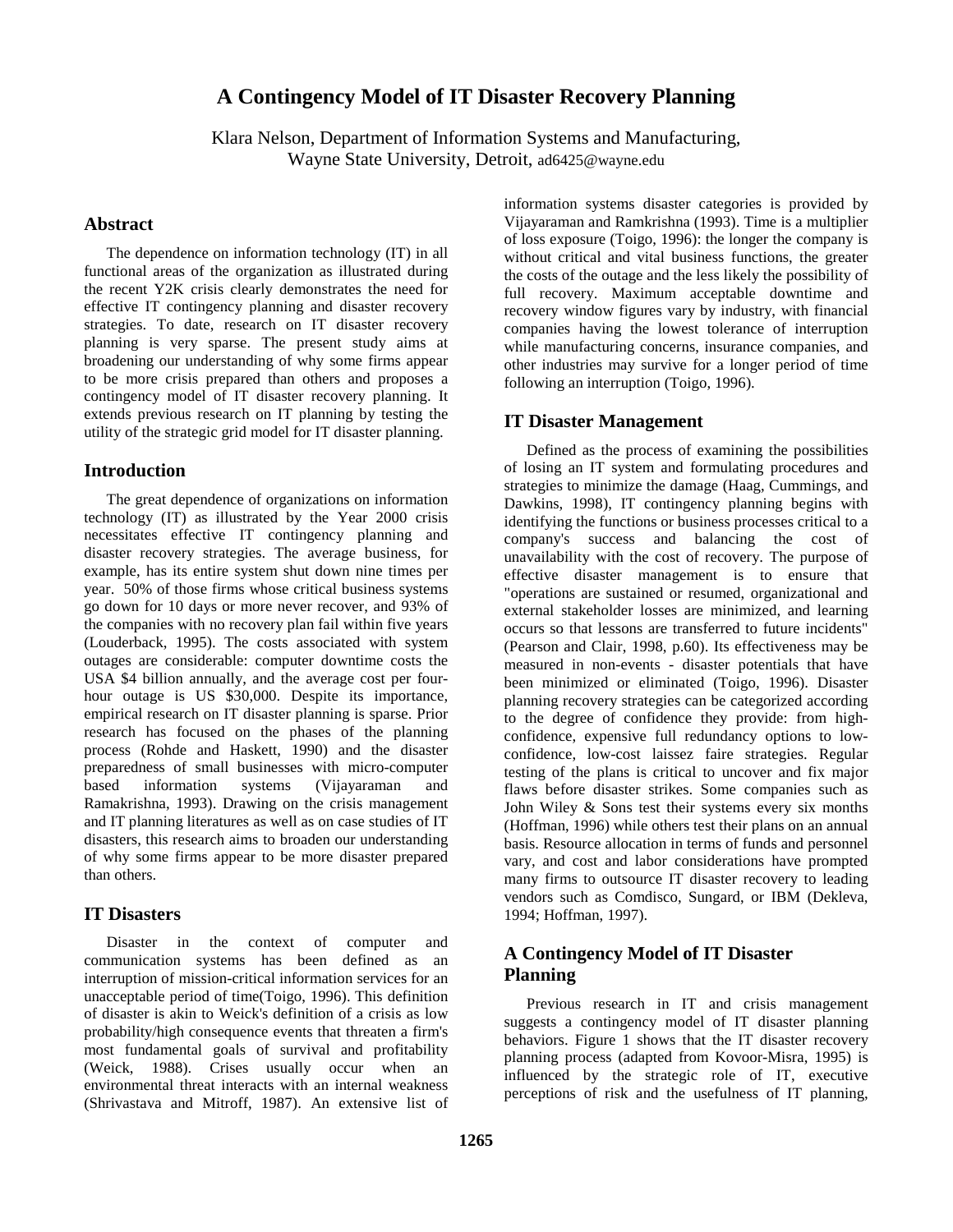legal requirements, and prior exposure to accidents, incidents, or disasters by a firm or its competitors.

Figure 1. Contingency Model of IT Disaster Planning



## *Strategic Impact of IT*

McFarlan, McKenney, and Pyburn (1983) argue that the development of an appropriate management strategy is contingent upon two factors: the strategic impact of existing systems to the organization's survival, and the strategic impact of the applications development portfolio. The congruency perspective suggests that the characteristics of an organization as determined by the strategic grid are associated with the type of information systems planning approach it adopts (Tukana and Weber, 1996). The strategic grid model has clear implications for IT contingency planning. If IS plays a strategic operational role, it must be insulated from the risks of any major operational disasters resulting in planning procedures for such contingencies (Raghunathan and Raghunathan 1990). This should also hold true for factory type organizations. In organizations where the development of future systems is important (turnaround and strategic organizations) procedures should be set up for regularly updating contingency plans to include the new technologies. Support organizations are expected to be least prepared for IT disasters.

## *Legal Requirements*

Legal requirements are a major driving force behind disaster-preparedness in industries such as banking and insurance, where IT has played a predominantly strategic role (DiMartini, 1996; Toigo, 1996). For example, the Federal Financial Institutions Examination Council (FFIEC) stipulates inclusion of corporate-wide recovery planning in all banking operating areas and assurance that all banks maintain and exercise such plans. Regulations

are not always observed, however. The Federal Deposit Insurance Corporation (FDIC) in 1992 for example ordered a small bank to obtain a computer hot site and develop a data processing business recovery plan within six months (DiMartini, 1996). However, in the absence of top management commitment to disaster planning, the effectiveness of such plans may be questionable (Pearson & Clair, 1998).

## *Executive Perceptions about Risk and Usefulness of Planning*

IT disaster planning should be an integral component of corporate risk management. Previous research in crisis and strategic management suggests that top management support is a critical prerequisite for the development of crisis plans. When executives believe that their company is relatively immune to crisis and see little value in the usefulness of contingency planning - the "it-won'thappen-to-us" syndrome that is not uncommon in large companies -, preparation will be less likely in place to contain or prevent a crisis. Even where crisis preparations are regulated, executive perceptions must support crisis management programs to be highly effective (Pearson & Clair, 1998). Following Dutton (1986), one can argue that the more an issue is perceived to be a crisis prone issue, the greater the resources devoted to resolve the issue.

## *Prior Incidents*

A final driving force behind contingency planning is the occurrence of prior incidents in the company or one experienced by a competitor (Edwards and Reising, 1996).

## **Hypotheses**

Based on the previous discussion, the following hypotheses will be tested:

- 1) The *strategic impact of existing systems* is related to its disaster planning strategies.
	- a) *Resources provided for IT disaster planning*: The greater the impact of existing systems to the firm's survival, the greater the amount of resources devoted to IT disaster planning.
	- b) *Type of disaster recovery strategies*: The greater the impact of existing systems to the firm's survival, the greater the use of high-confidence strategies in IT disaster planning.
	- c) *Testing of strategies:* The greater the impact of existing IT on the firm's survival, the greater the likelihood that plans are regularly tested.
- 2) The *strategic impact of the applications development portfolio* is positively related to extent to which *plans are regularly updated.*